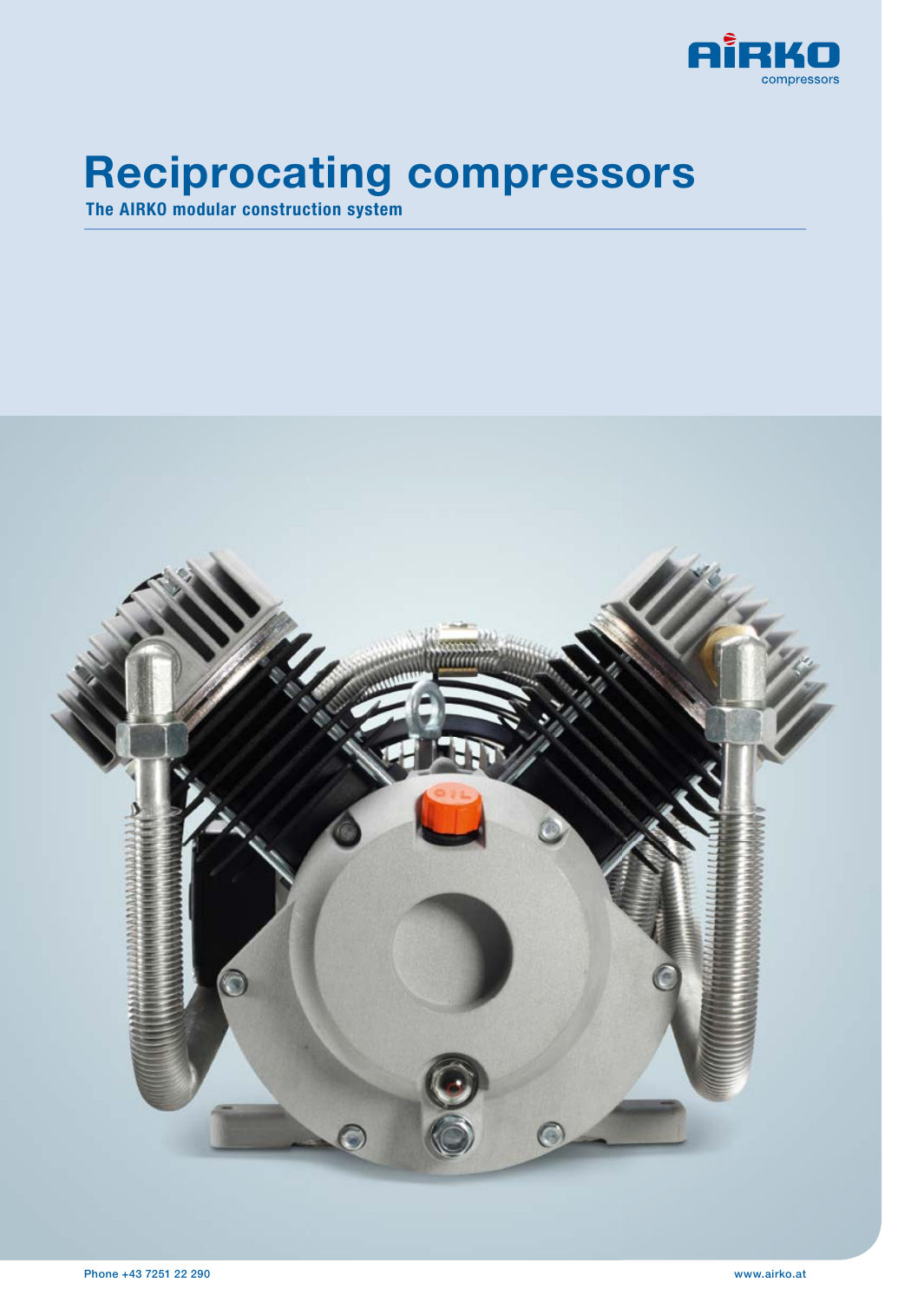

Direct-driven industrial professionals: oil lubricated

### Tough in action. Economical in performance.

AIRKO, AIRKO-N and AIRKO-H industrial compressors are air-cooled, single or two-stage compressors with direct drive. They completely meet the high standards required by the industry category in all respects:

- Tried and tested construction.
- A versatile range of applications in filling stations, workshops and factories as well as individually adjustable energy sources for operating machines and systems requiring compressed air.
- Tried and tested thousands of times under the toughest conditions (such as at extremely low temperatures when used in snow cannons).

| $\mathsf{m}^3/\mathsf{min}$ | $0.17 - 1.24$ |
|-----------------------------|---------------|
| bar                         | $10 - 20$     |
| κw                          | $1.5 - 7.6$   |
| Drive                       | Direct drive  |
| Oil lubricated              | Yes           |
|                             |               |

AIRKO 239 AIRKO 309 AIRKO 469 AIRKO 609





AIRKO 279 AIRKO 559 AIRKO 759



| Model                                                | Max.<br>Intake<br>volume<br>over-<br>pressure     |         |                              | <b>Actual delivery</b><br>volume |                       | Drive<br>power | Cooling air<br>volume flow   | Nominal<br>voltage | Protection<br>class | No. of<br>stages | Rpm          | Connection<br>pressure<br>pipe | Noise level<br>with/without<br>box ** |
|------------------------------------------------------|---------------------------------------------------|---------|------------------------------|----------------------------------|-----------------------|----------------|------------------------------|--------------------|---------------------|------------------|--------------|--------------------------------|---------------------------------------|
|                                                      | bar(g)                                            | [1/min] | $\left[\frac{m^3}{h}\right]$ | [1/min]                          | $\lceil m^3/h \rceil$ | [kW]           | $\left[\frac{m^3}{h}\right]$ | [Volt]             |                     | [piece]          | $[min^{-1}]$ |                                | [dB/A]                                |
| Reciprocating compressor up to 10 bar - single-stage |                                                   |         |                              |                                  |                       |                |                              |                    |                     |                  |              |                                |                                       |
| <b>AIRKO 309</b>                                     | 10                                                | 310     | 18.6                         | 190                              | 11.4                  | 1.5            | 540                          | 230/400            | IP 54               | $\mathbf{1}$     | 1450         | 22 x 1.5                       | 76/65                                 |
| <b>AIRKO 469</b>                                     | 10                                                | 475     | 28.5                         | 311                              | 18.7                  | 2.2            | 540                          | 230/400            | IP 54               |                  | 1450         | 22 x 1.5                       | 77/66                                 |
| <b>AIRKO 609</b>                                     | 10                                                | 620     | 37.2                         | 423                              | 25.4                  | 3              | 730                          | 400/690            | IP 54               |                  | 1450         | 26 x 1.5                       | 77/67                                 |
|                                                      |                                                   |         |                              |                                  |                       |                |                              |                    |                     |                  |              |                                |                                       |
|                                                      | Reciprocating compressor up to 10 bar - two-stage |         |                              |                                  |                       |                |                              |                    |                     |                  |              |                                |                                       |
| <b>AIRKO-N 279</b>                                   | 10                                                | 280     | 16.8                         | 217                              | 13.0                  | 1.5            | 510                          | 230/400            | IP 54               | $\overline{c}$   | 1450         | 22 x 1.5                       | 74/61                                 |
| <b>AIRKO-N 559</b>                                   | 10                                                | 565     | 33.9                         | 462                              | 27.7                  | 3              | 990                          | 400/690            | IP 54               | $\overline{c}$   | 1450         | 26 x 1.5                       | 79/67                                 |
| <b>AIRKO-N 759</b>                                   | 10                                                | 765     | 45.9                         | 620                              | 37.2                  | 3.8            | 1320                         | 400/690            | IP 54               | $\overline{c}$   | 1450         | 30x2                           | 79/67                                 |
|                                                      |                                                   |         |                              |                                  |                       |                |                              |                    |                     |                  |              |                                |                                       |
| Reciprocating compressor up to 15 / 20 bar           |                                                   |         |                              |                                  |                       |                |                              |                    |                     |                  |              |                                |                                       |
| <b>AIRKO-H309</b>                                    | 15                                                | 310     | 18.6                         | 170                              | 10.2                  | 1.5            | 540                          | 230/400            | IP 54               | 1                | 1450         | $22 \times 1.5$                | 77/66                                 |
| <b>AIRKO-H 279</b>                                   | 15                                                | 280     | 16.8                         | 203                              | 12.2                  | 1.5            | 510                          | 230/400            | IP 54               | $\overline{c}$   | 1450         | 22 x 1.5                       | 74/61                                 |
| <b>AIRKO-HH 279</b>                                  | 20                                                | 280     | 16.8                         | 181                              | 10.9                  | 1.5            | 510                          | 230/400            | IP 54               | $\overline{c}$   | 1450         | $22 \times 1.5$                | 74/61                                 |
| <b>AIRKO-H 559</b>                                   | 15                                                | 565     | 33.9                         | 403                              | 24.2                  | 3              | 990                          | 400/690            | IP 54               | $\overline{c}$   | 1450         | 26 x 1.5                       | 79/67                                 |
| <b>AIRKO-H 759</b>                                   | 15                                                | 765     | 45.9                         | 527                              | 31.6                  | 3.8            | 1320                         | 400/690            | IP 54               | $\overline{c}$   | 1450         | 30x2                           | 79/67                                 |

\* Actual Delivery quantity measured in continuous operation according to VDMA-4362 of the German Mechanical Engineering Industry Association. At 8 bar(g), for 15 bar(g) variant measured at 12 bar(g), for 15 bar(a).<br>\*\* Nois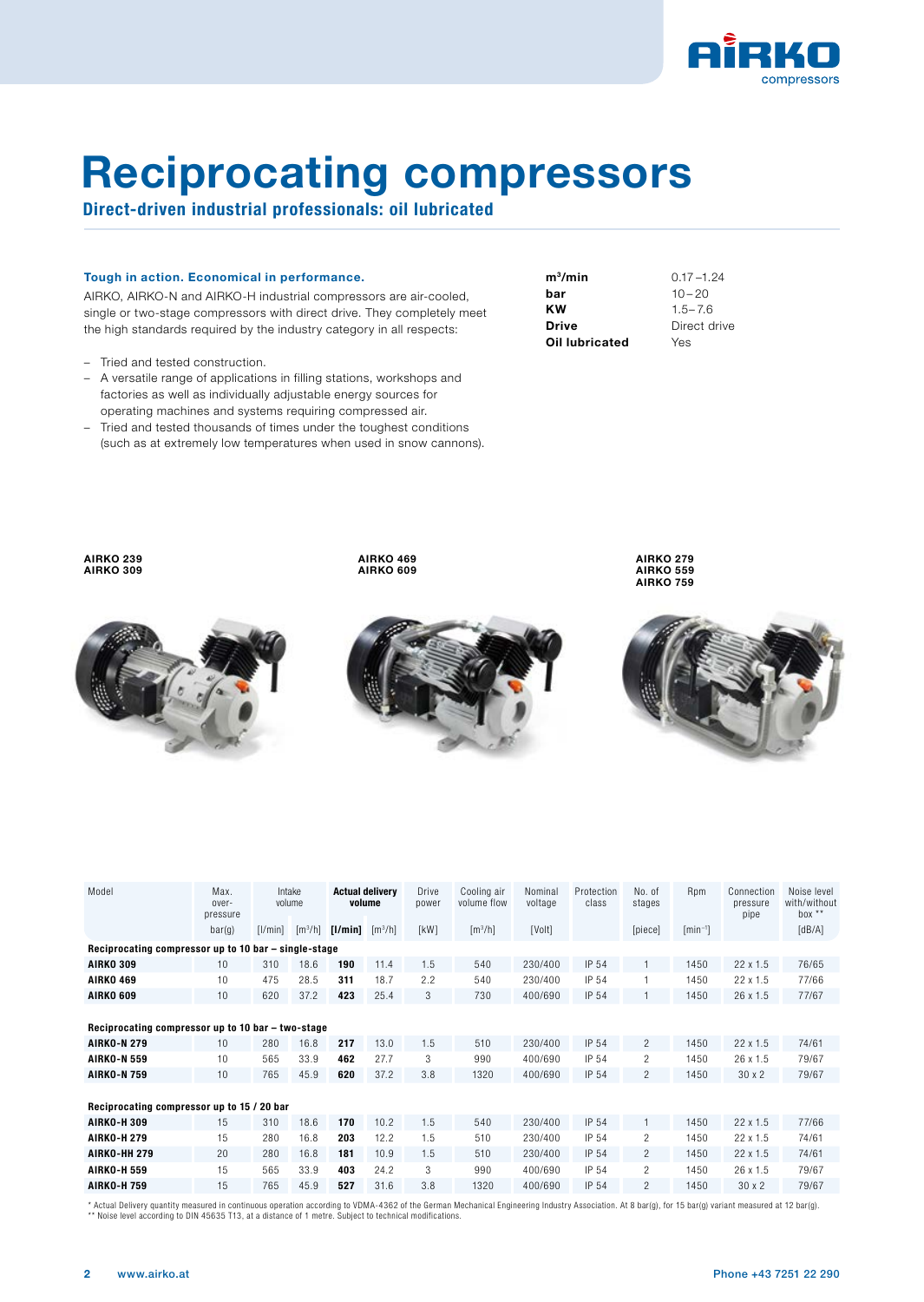

### Professional technology in the new AIRKO Power Design:

- Heavily ribbed cylinders constructed of high-quality grey cast iron and cylinder heads constructed of die-cast aluminium
- Aluminium finned tube aftercooler pipe in the cooling airflow
- Powerful cast iron axial fans
- Needle bearing in the two connecting rod eyes
- Branded pressure switch with operating hours counter as standard (for version on tank)
- Highly efficient, large-dimensioned intake filter and replaceable filter element
- Energy-saving, premium quality IP 54 motor, with class F protection



Effective intake filters, of generous dimensions



Needle bearing in both connecting rod eyes



**Valve plates** (Hörbiger) made<br>of high-quality steel with stroke<br>limiter and a long service life



Robust, premium quality IP 54 energy-saving motor with 1,450 rpm for a long service life and low operating costs





Powerful cast iron axial fans



Heavily ribbed grey cast iron cylinders for a long service life



Aluminium finned tube aftercooler pipe in the cooling airflow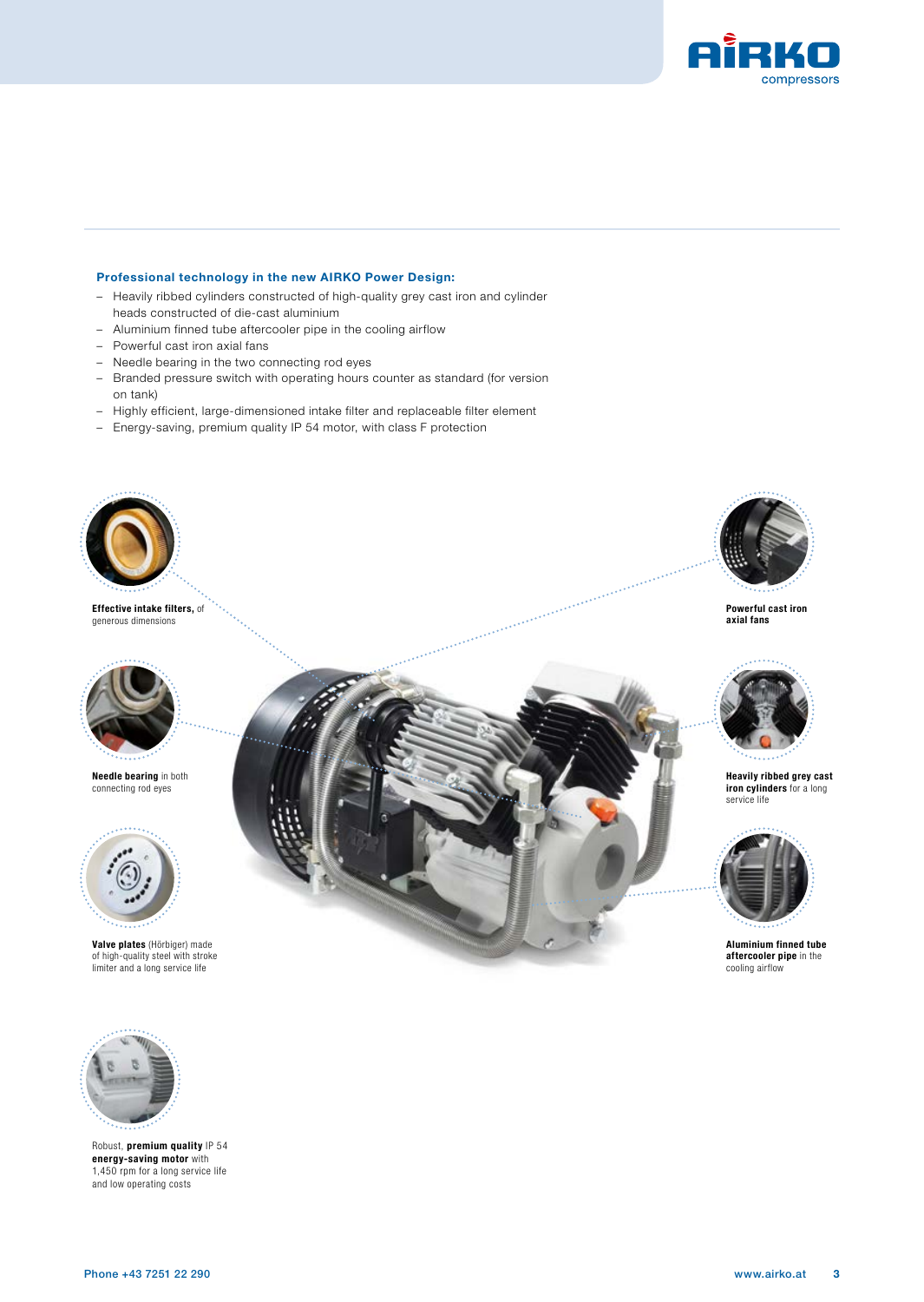

Direct-driven industrial professionals: oil-free

### 100 % oil-free. For more sensitive operations.

The oil-free industrial compressors AIRKO-O are air-cooled, two-stage compressors with direct drive. They meet the high standards required by the industrial category for oil-free operation in all respects.

- Tried and tested construction
- A versatile range of applications in industry where there is a high demand for "clean" compressed air without any contamination through oil.
- Ideally suited to sensitive operations such as in medical technology, food technology and drinking water supply, to name but a few.

| m $^3\!/\mathrm{min}$ |  |
|-----------------------|--|
| bar                   |  |
| κw                    |  |
| Drive                 |  |
| Oil-free              |  |
|                       |  |





| Model                             | Max.<br>over-<br>pressure<br>bar(g) | $I/M$ inl | Intake<br>volume<br>$\left[\frac{m^3}{h}\right]$ | <b>Actual delivery</b><br>volume<br>[1/min]<br>$\left[\frac{m^3}{h}\right]$ |      | Drive<br>power<br>[kW] | Cooling air<br>volume flow<br>$\left[\frac{m^3}{h}\right]$ | Nominal<br>voltage<br>[Volt] | Protection<br>class | No. of<br>stages<br>[piece] | <b>R</b> pm<br>$[min^{-1}]$ | Connection<br>pressure<br>pipe | Noise level<br>with/without<br>$box**$<br>[dB/A] |
|-----------------------------------|-------------------------------------|-----------|--------------------------------------------------|-----------------------------------------------------------------------------|------|------------------------|------------------------------------------------------------|------------------------------|---------------------|-----------------------------|-----------------------------|--------------------------------|--------------------------------------------------|
| Oil-free reciprocating compressor |                                     |           |                                                  |                                                                             |      |                        |                                                            |                              |                     |                             |                             |                                |                                                  |
| <b>AIRKO-0239</b>                 |                                     | 240       | 14.4                                             | 150                                                                         | 9.0  | .5                     | 470                                                        | 230/400                      | IP 54               |                             | 1450                        | $22 \times 1.5$                | 75/62                                            |
| <b>AIRKO-0279</b>                 | 10                                  | 280       | 16.8                                             | 212                                                                         | 12.7 | 5.،                    | 510                                                        | 230/400                      | IP 54               | っ                           | 1450                        | 22 x 1.5                       | 74/61                                            |
| <b>AIRKO-0559</b>                 | 10                                  | 565       | 33.9                                             | 457                                                                         | 27.4 | 3                      | 990                                                        | 400/690                      | IP 54               | 2                           | 1450                        | $26 \times 1.5$                | 79/67                                            |
| <b>AIRKO-0759</b>                 | 10                                  | 765       | 45.9                                             | 587                                                                         | 35.2 | 3.8                    | 1320                                                       | 400/690                      | IP 54               | っ                           | 1450                        | 30x2                           | 79/67                                            |

\* Actual Delivery quantity measured in continuous operation according to VDMA-4362 of the German Mechanical Engineering Industry Association. At 8 bar(g), for 15 bar(g) variant measured at 12 bar(g).<br>\*\* Noise level accordi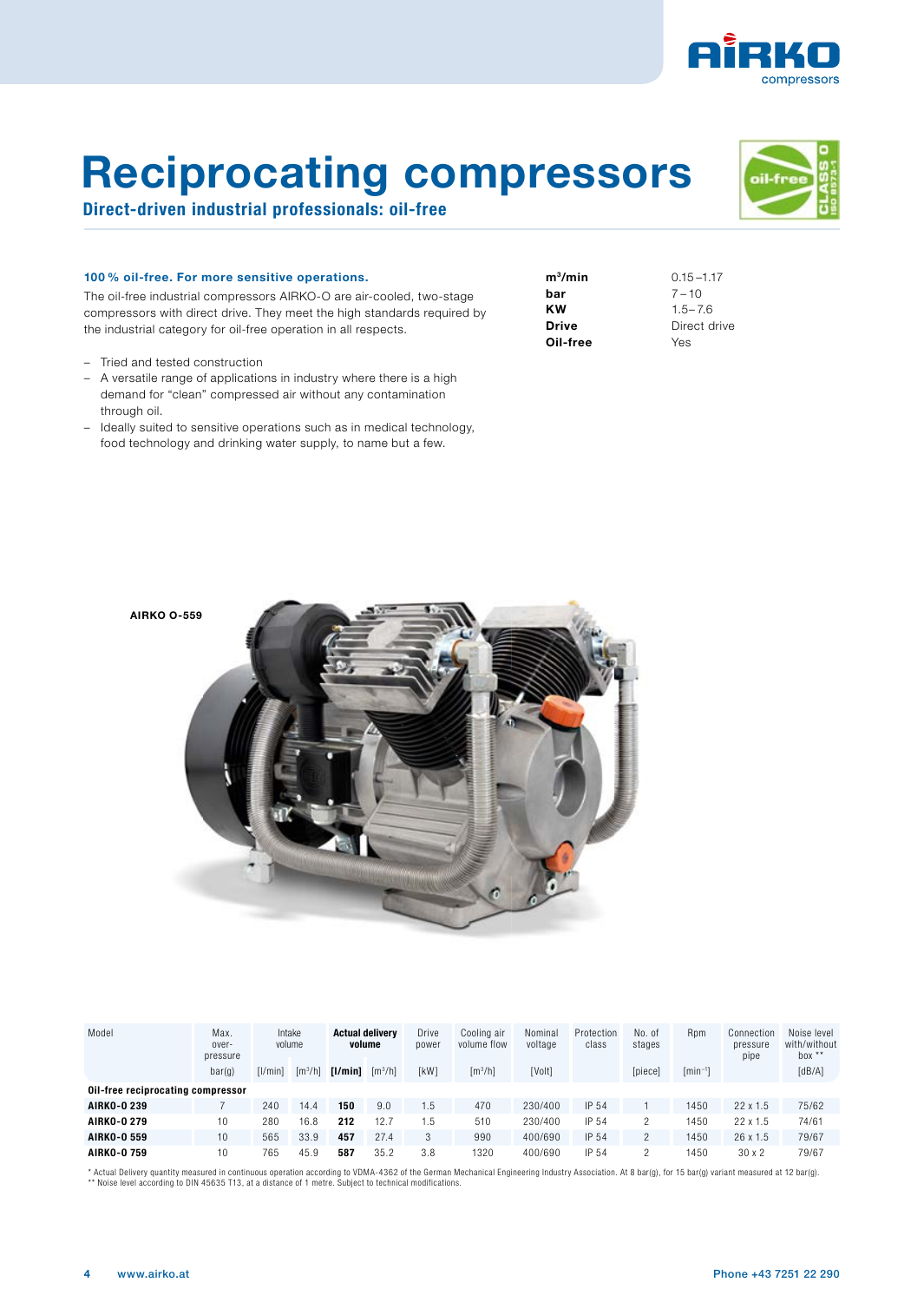

#### Oil-free technology in the new AIRKO Power Design:

- Heavily ribbed cylinders constructed of high-quality aluminium and cylinder heads constructed of die-cast aluminium
- Cylinders provided with a special wear-resistant coating
- Pistons provided with Teflon coating and Teflon piston rings
- Stainless steel valve plate
- Bearings with synthetic, high-temperature lubricant
- Aluminium finned tube aftercooler pipe in the cooling airflow
- Connection bracket with zinc/nickel coating
- Powerful cast iron axial fans
- Branded pressure switch with operating hours counter as standard (for version on tank)
- Highly efficient, large-dimensioned intake filter and replaceable filter element
- Energy-saving, premium quality IP 54 motor, with class F protection
- Standard galvanized compressed air tanks (for version on tank).



Highly efficient intake filter, of large dimensions



Pistons with Teflon coating and Teflon rings



Valve plates of stainless steel (or nickel-plated) with stroke limiter for a long service life



Robust premium-quality, energy-saving motor with IP 54 rating and 1,450 rpm for a long service life and low operating costs





Powerful axial fans of cast iron



Connection bracket with zinc/nickel coating



Heavily ribbed aluminium cylinders for optimum cooling and a long service life



Aluminium finned tube aftercooler pipe in the cooling airflow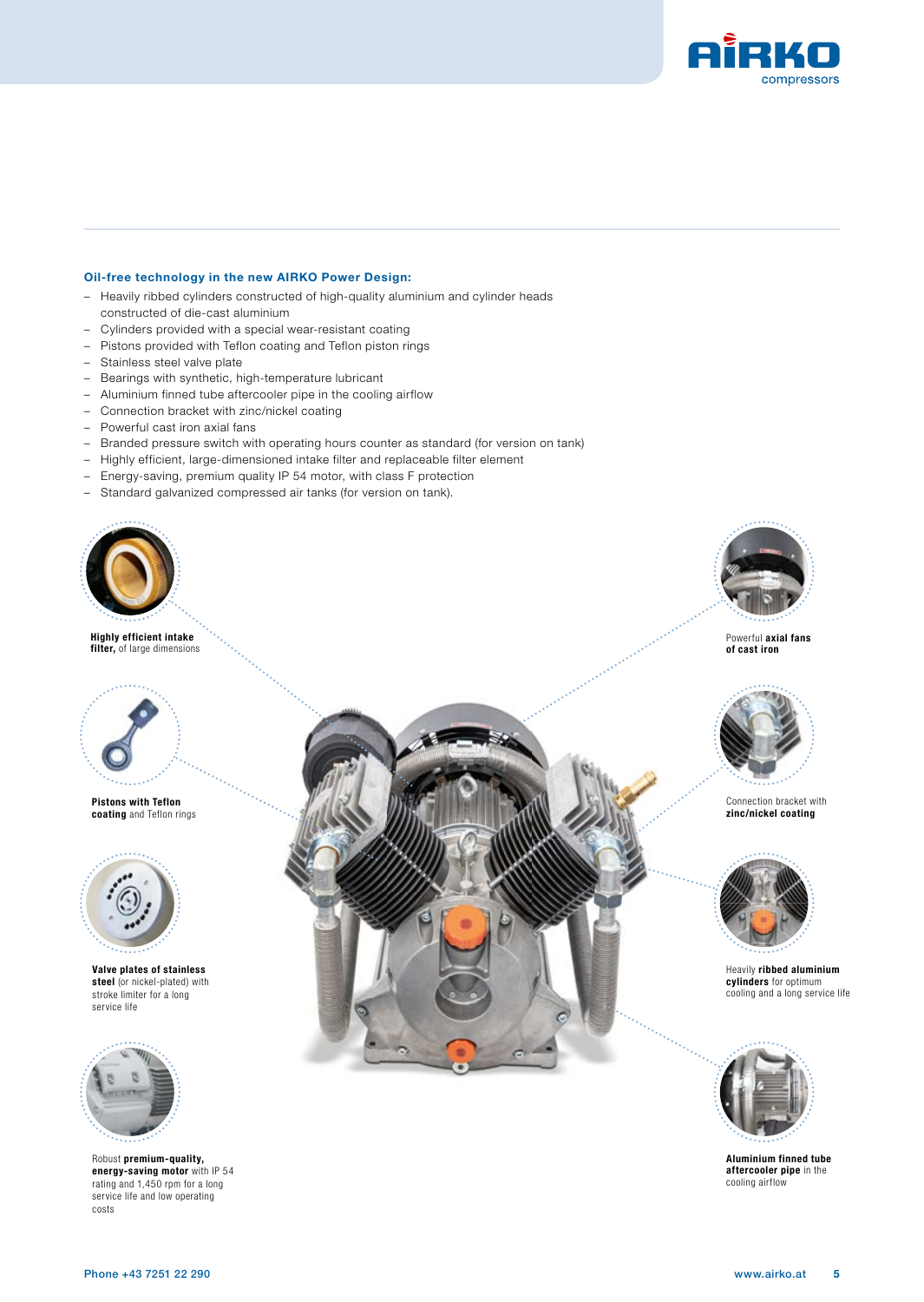

Design Options.